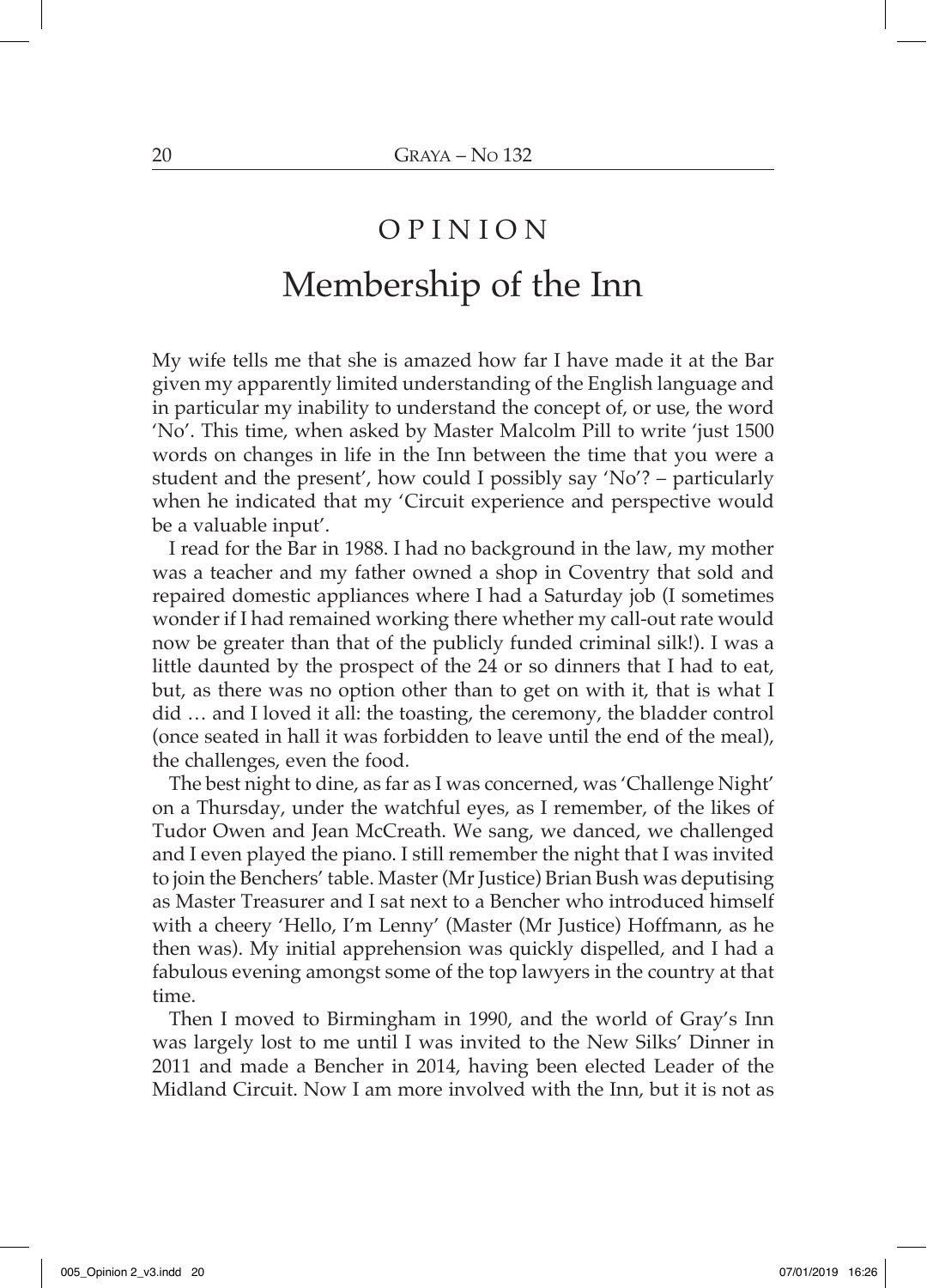it was. Much has changed, and much had passed me by. Some of that is no doubt my fault for not staying in touch, but some of the blame must lie with the Inn for not making as much of an effort with those of us on Circuit as might be the case. It is something I have raised when attending Pension, and I know that the issue of more regular Circuit visits is being considered.

But back to my assigned topic, changes between then and now. The route to qualifying today is markedly different from in 1988. No longer is there the need to read for the Bar in London, as it is now possible to qualify across the country with one of the 12 BPTC providers. The requirement to eat numerous dinners has been whittled down to attending 12 'qualifying sessions'. There is an Introductory Weekend – including a dinner and two lunches held at the Inn – which all new student members must attend and which provides three of the necessary qualifying sessions. There is then an Education Weekend, which includes another dinner and two lunches at the Inn. The remaining qualifying sessions may involve dining at the Inn but may not and some are held on Circuit. All of this is admirable, and I am sure that our students, most of whom now finish university with levels of debt that make my eyes water, are grateful for the attempts to keep the costs down while providing them with a tremendous, not to mention highly relevant, start to what will hopefully be stellar careers at the Bar.

I cannot help, though, but feel a little wistful for what we had in my day and which I fear may have been lost. As a result of spending so much time dining in Gray's Inn I developed a deep affection, if not love, for the Inn. The fact that I rarely came back did not dim that love over the years. I fear though that the students of today will not develop such a love of the Inn if they do not spend as much time here as I and my contemporaries did. For those who study out on Circuit, the prospect of coming to dine other than on the occasion of the two weekends I have mentioned and on Call Night is, I suspect, slim. Why would they? But they should. I worry that the young barristers of today will miss out on something that those of earlier generations had.

I can do no better in trying to explain what that is than to quote Keith Lawrey, who was asked one evening what was the purpose of the dining customs. As he put it: 'I answered with mention of the importance of members of a profession – paid to oppose each other – meeting socially and regularly, of the value to those who will earn their living by fast thinking and talking, of practising before their peers, of the envy of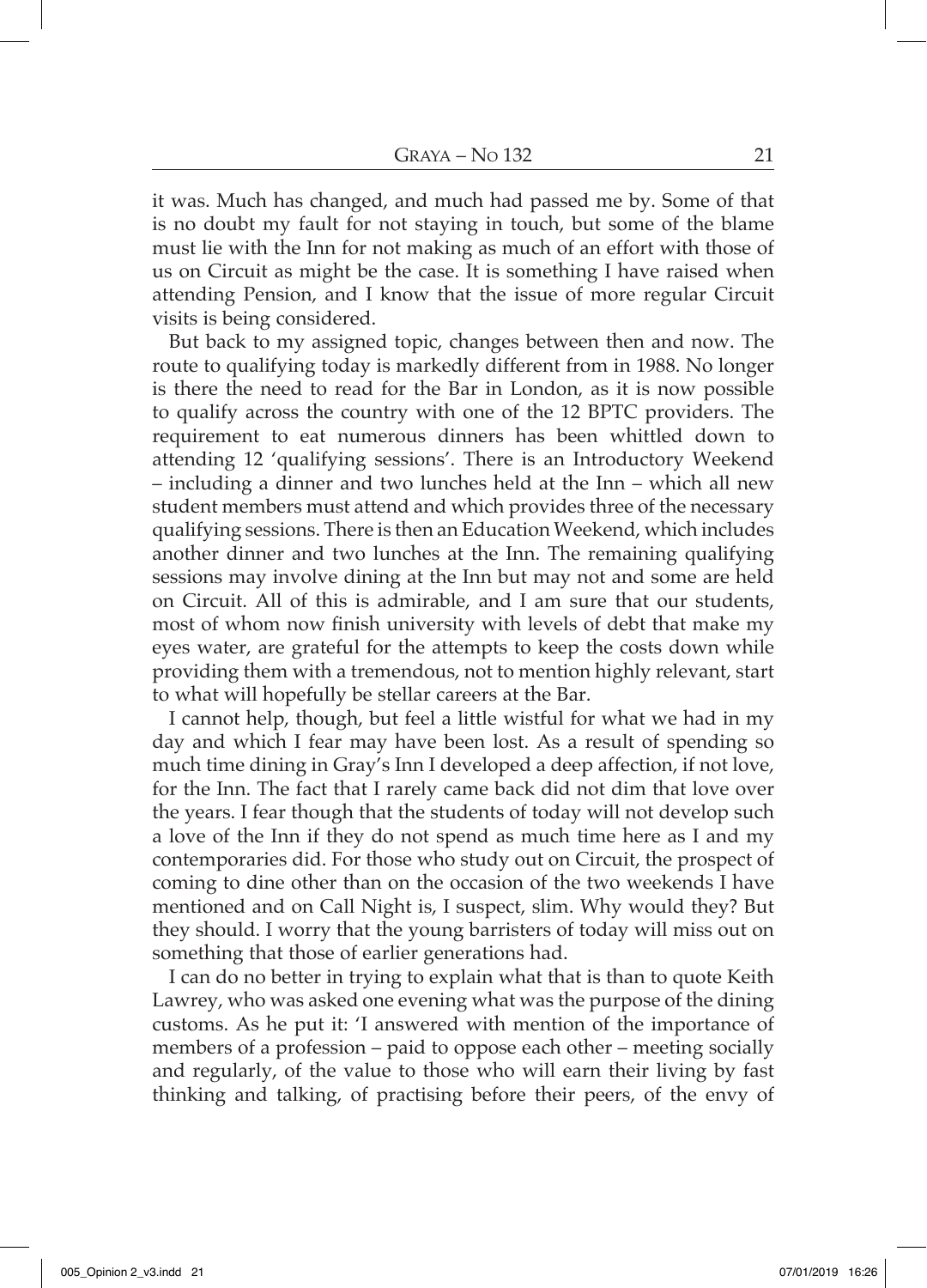other professional societies whose members never visit headquarters and meet few of their fellows and of the contribution to the richness of society by maintaining the threads of traditional activity handed down the centuries.'

I agree. If we lose the traditions, then what are we? If our students do not come to love the Inn because their exposure to it is minimal, will the Inn wither and die? Will members of the Bar feel such affection for the Inn that they will continue to return? If they do not, what will the purpose of the Inn be other than to help educate and provide funds to the exceptional and those needing financial assistance. Where, though, will those funds come from? Who will give money to the Inn if they have no feelings of affection for or of belonging to it? There is a move afoot to wrestle the education of student Barristers away from the commercial enterprises that currently charge huge sums and to give it back to the Inns of Court.

This is to be encouraged but I doubt that that will entail an increase in the number of dinners that will have to be eaten or time actually spent in the Inn! It is said by those who are not fans of dining that it did not really train students for a life at the Bar. There may be something in that, but it did me no harm, nor very many of those who came before or after me. In fact I think it did me some good. Rather than knock dining, as many have done, it is my opinion that it should really be viewed as but one part of the training, not the be all and end all, but certainly not without merit.

It has also been said that the Inn has little relevance to the many of us who went to the Circuits after qualifying. But that comes back to the very point I am raising. At least those of us who ate our many dinners at the Inn have something to remember, however far flung our practices may have turned out to be. If we did not start with that base, then why would we feel any affection for the Inn? Or will whatever affection there may initially be fade rapidly, given the shallow foundations of only a couple of weekends spent in the Inn?

A similar problem can be seen on Circuit, where on some the traditions of Circuit Messes has waned. The Northern and North Eastern Circuits seem to have kept the traditions of regular Circuit Messes alive in a way that others have not always managed. On my own Circuit, the number of dinners and messes had dwindled over the years. During my term as Midland Circuit Leader I tried my best to increase them, which was well received and led to an increase in membership of the Circuit. While we